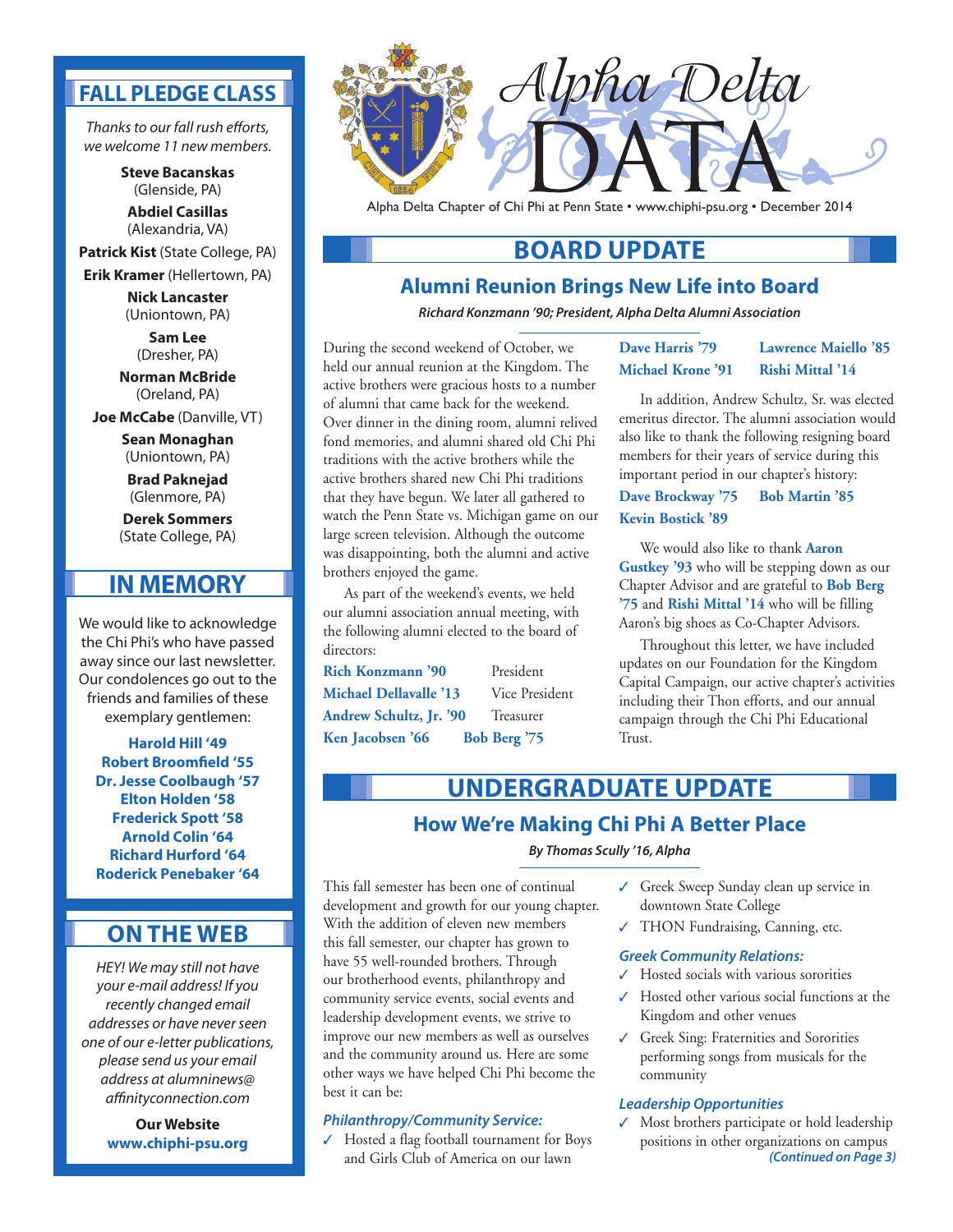# **ALUMNI UPDATES**

#### **Kenneth D. Emkey '68**

(414 Leland Way, Reading, PA 19610-4003; kdemkey@comcast.net) I retired from the practice of gastroenterology in 2012 after 36 years of practice in Reading. Kathy and I are traveling extensively; especially in Europe, including a stop in Dublin for the PSU-UCF game in Dublin after one week of touring Ireland. We spent New Years in Paris with Jim Hufnagel and several other friends. I have been taking several courses at the Penn State Berks campus. I was invited to join some classmates on Spring Break in Florida, but for some reason Kathy wouldn't let me go.

#### **Brian G. Hutchings '90**

(514 Sabal Trail Cir, Longwood, FL 32779-6128; brianhutch08@gmail.com) Congratulations to Brother Brian Hutchings and his wife, Kate, who welcomed their son, James Patrick, on August 13. Baby James joins proud, big brother Joe, Brian and Kate as part of the Chi Phi AD family!

#### **Eric W. Dean '02**

(502 Maple St, Apt. 3, Conshohocken, PA 19428; ewd110@yahoo.com) My wife Gwen and I celebrated the birth of our second son, Isaac Alexander, in June. I also changed careers from insurance brokerage to personal financial planning, helping clients to protect and maximize their assets.

#### **Adam Hiner '07**

(3019 Olympic Blvd. Studio D, Santa Monica, CA 90404; Hiner.Adam@gmail.com) After graduating, I moved to Los Angeles to pursue my dreams of working in the entertainment industry and ultimately pursuing digital entertainment (internet) as my main focus. I have recently been promoted to Vice President, Production at Defy Media, a media company that procures and produces content for many O&O internet brands.

I am also excited to announce that I will be getting married in February 2015 to my girlfriend Nicole.

Chi Phi was one of the better experiences in my life and I was sad to leave. I hope to make it back to the Kingdom soon.

## **CAPITAL CAMPAIGN UPDATE**

## **Pledge Commitment is Alive and Well!** *Get yourself a paver today!*

The generosity demonstrated by our alumni has been remarkable. When the future of the Alpha Delta Chapter of Chi Phi was in doubt several years ago, our alumni banded together to save the Kingdom. Since we began the campaign, a total of 336 alumni have made pledge commitments of over \$1,435,000 to the Foundation for the Kingdom capital campaign. Our alumni have already paid over \$1,242,000, or 86% of these total pledge commitments, including 70% of the alumni that have fully repaid their original commitments. It is still never too late to pledge a commitment and be part of something special. In fact, since our last newsletter, we had the following brothers join the campaign:

## **Thomas Hughan '64 Anthony Monaco '64 John Moore '64 Ken Olsen '64 Richard Dunbar '73**

James Sloane '64 **Gordon Stafford '64** 

Of particular note, this past spring the class of 1964 gathered at the Kingdom for a 50-year reunion. While they came away very pleased with the renovation of the Kingdom, they noticed that the ground level tube/brother's room floor was not replaced as part of renovation. They joined together in raising additional funds to replace the tile floor this past summer.

To acknowledge the generosity of our alumni toward the Capital campaign, engraved pavers were installed this summer

on the front patio to commemorate the alumni who have fully paid their pledge commitments. We want to add as many alumni names as possible to our front patio so please get your payments in or make a new or increased commitment today! The paver sizes vary based on the level of giving as follows:

**Distinguished Alumni Society** (\$100,000 to \$249,999) - Large Granite Stone

**Leadership Society** (\$50,000 to \$99,999) – Large Granite Stone

**Kingdom Society** (\$25,000 to \$49,999) – 12" X 20" Paver

**Alpha Delta Society** (\$10,000 to \$24,999) – 12" X 16" Paver

**Order of the Alumni Society** (\$5,000 to \$9,999) – 12" X 12" Paver

**Order of the Brotherhood** (\$2,500 to  $$4,999$ ) – 8" X 8" Paver

**Chi Phi Supporter** (Less than \$2,500 with  $$1,000$  minimum) – 4" X 8" Paver

However, it is also important to note that we still have over \$193,000 of pledge commitments outstanding. Since all of our renovation costs have been paid, the alumni association obtained temporary financing from a bank to fund the timing difference between the collection of pledge commitments from our alumni and the payment of renovation costs to our general contractor.

This financing is coming due in September 2015 and in order to ultimately repay this financing, it is imperative that we continue to receive timely payments from our alumni who have remaining pledge commitments outstanding.

It is critical for alumni who have already made installment payments on their pledge commitments to continue to make timely payments. Equally important, for alumni who have not yet begun to make payments, we need you to start making payments now. We need everyone to follow through with their promises! When we decided to make a commitment toward the renovation project, we did so under the premise that all of our alumni would honor their original pledge commitments.

If you have a question regarding the balance of your pledge commitment or you wish to either make a pledge commitment for the first time or increase your current commitment, you can contact Rich Konzmann at rkonzmann@gmail.com. In order to make a payment, please make checks payable to "Chi Phi Capital Campaign" and mail to the following address:

Alpha Delta Chapter of Chi Phi Fraternity The Pennsylvania State University Capital Campaign Processing Center P.O. Box 7007 Albert Lea, MN 56007-8007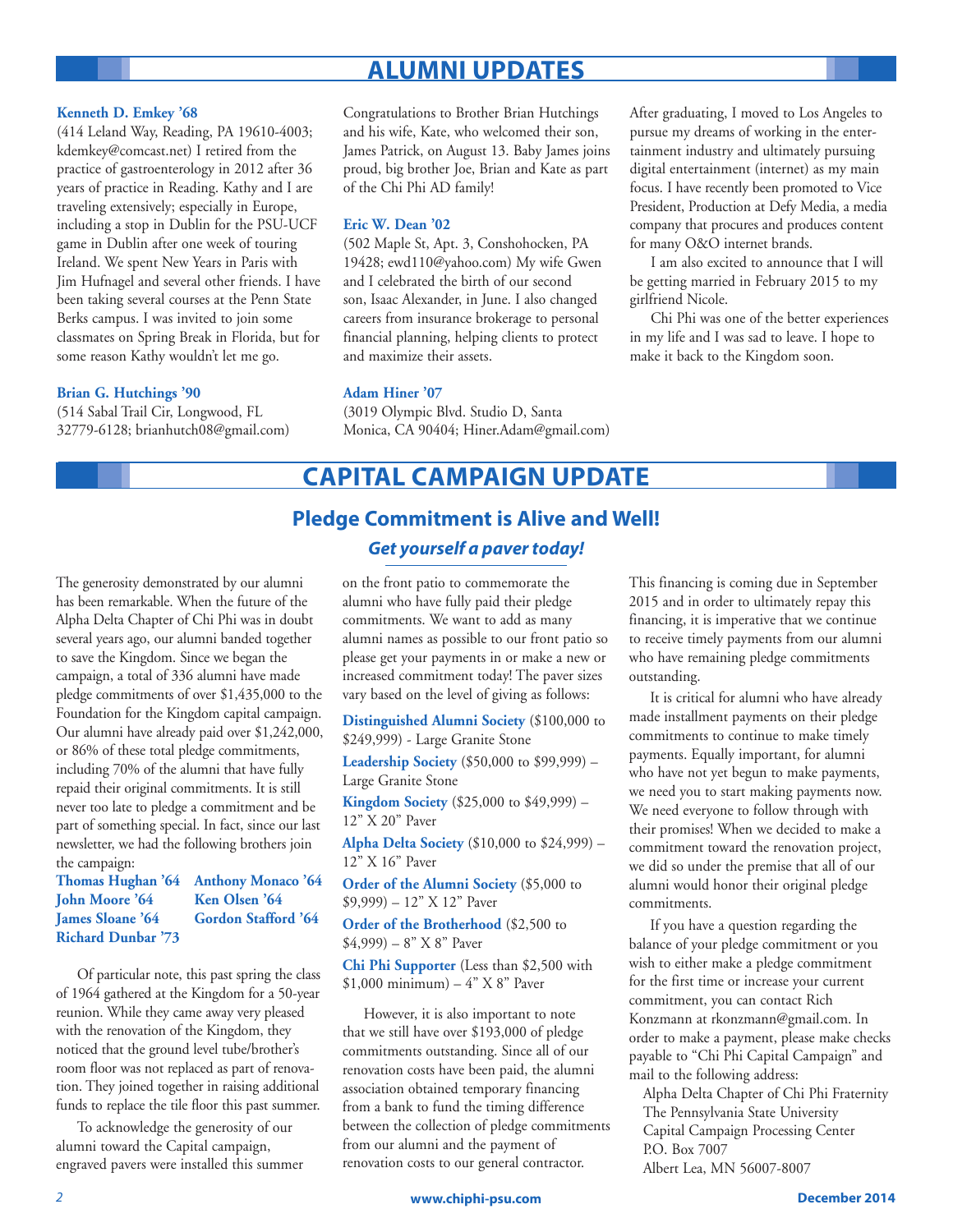# **FOUNDATION FOR THE KINGDOM HONOR ROLL**

We would like to thank the over 335 brothers who have made pledges, especially those who have paid in full (highlighted in green) and those who have begun their pledge payments (in blue). We need everyone to turn green on this donor roll, particularly those who have not yet begun to make pledge payments (in red). Also, if your name is not here, we would love to add it!

Michael Kossar '89

**The Distinguished Alumni Society (\$100,000- \$249,999)** David Brockway '77 William Marsh '77 John Meyer '78

**The Leadership Society (\$50,000-\$99,999)** Andrew Schultz, Sr. '60

**The Kingdom Society (\$25,000-\$49,999)** Bruce Moyer '58 Scott Vassalluzzo '93

#### **The Alpha Delta Society (\$10,000-\$24,999)**

Wally Parker '48 Francis Finley '54 Allan Larson '60 C. Henry Barner '61 Frank Cook '72 David Hicks '76 Gary Lambert '76 Ronald Police '82 Lawrence Serafin '83 Michael Hollis '88 Thomas Brugger '89 Richard Konzmann '90 Tom Kennington '90 Mark Kavanaugh '90 Paul Cinquegrane '90 Michael Pizzi '92 Michael Carrel '92 Eric Oberfield '92 Jonathan Knipe '93 Keith Tietjen '94 Chad Levant '95 Scott Neave '98 Spencer Matusky '02 John Heins '09

**Order of the Alumni Society (\$5,000-\$9,999)** Charles Gibbs '54 Joseph Hendrickson '59 Jack Cartwright '63

Kenneth Emkey '68 Robert Brown '70 David Cassano '74 Michael Rowley '75 John Schultheis '76 Robert DiBella '77 Glenn Lewis '77 E.J. Spangler '77 James Osick '77 David Bernitt '78 Craig Benn '78 John Bartges '78 David Lohr '79 Mark Landiak '80 Thomas Bernitt '80 Daniel Vogel '84 Martin Shoup '85 Theodore Butera '85 Michael Brugger '85 Gary Orvieto '86 Thomas Sholes '86 Robert Martin '87 Gordon Brown '87 Gary Bradford '88 James Police '88 James McDade '88 James Curcio '88 J. Allen Brandt '88 David Blanchet '88 Walter Kuhns '88 Kevin Bostick '89 Michael Antonietti '89 Peter Daigle '90 Andrew Schultz, Jr. '90 Eric Cerniglia '91 Craig Ritter '92 Jeffrey Mercando '92 Devon Walsh '92 Marc Frediani '92 Michael McLachlan '93 Kevin Falcone '93 Anthony Riggio '93 Kenneth Wille '94 D. Scott Kowalski '94 Tom Laky '95 Marc Dakuginow '97 Brian Moran '99 Han Pak '00 Matthew Kriebel '04 Bryan Smith '05 Ryan Buff '05

#### **Order of the Brotherhood (\$2,500-\$4,999)**

Wilson Cramer '54 Jesse Coolbaugh '57 Willis Kuhns '57 John Fry '57 Richard McKernan '59 Earle Guffey '60 J. Martin Bollinger '60 Kenneth Hall '60 Peter Luckie '60 Joel Holden '61 Steve Lewis '64 John Weidman '65 James Delark '66 Kenneth Jacobsen '66 Richard Flynn '67 Clifford McKrell '67 James Hufnagel '68 Frank Marmion '70 Alan Wells '70 Douglas Adler '71 Arthur Hoecker '72 Jeffrey Hall '74 Michael Fiorina '76 Rick Kolloff '76 John Ventura '76 David Harris '79 George Podhor '80 Paul Ringelman '80 J. Michael Murphy '80 Robert Bahnick '81 Robert Bell '81 Mark Thompson '83 Mike Unks '83 Ronald Boxall '84 Lawrence Maiello '85 Richard Lutz '85 Paul Kessler '86 David Piontek '86 C. Bruce Henry '86 Robert Farley '86 Matthew Brusch '86 Michael Healey '87 Douglas Muhl '87 D. Scott Hallman '87 Joseph Nell '88 John Polgar '89 D. Michael Irons '89 Tim Johnson '89 Edward Lutz '89 Andrew Schwartz '89

Jon Hopkins '89 Albert Marazza '90 \*Rohan Morris '90 Louis Platia '90 Peter Saul '90 Jeffrey Swartz '90 Ian Morris '90 Michael Hyman '91 Michael Krone '91 Robert Solomon '91 Daniel Searer '91 Jeffrey Blum '91 V. Adam Smith '92 Jeffrey Smith '92 Steve Saville '92 Thomas Wright '92 Michael Hollingsworth '92 Ricardo Sadovnik '92 Scott Corneal '93 James Hollis '93 Kyle Van Putte '93 Steven Kenah '93 Theodore Frain '93 Christopher Flick '94 Vance Moss '94 Michael Tripp '94 Andrew Marks '95 Frank Caputo '95 Jim Clark '96 Richard Bassett '96 Steven Carrel '96 Alexander Ciccotelli '97 Brian Belles '98 Michael Corrigan '98 Damian Taranto '99 Mark Sedora '99 Adam Kessel '99 Michael Barrett<sup>'00</sup> Gabriel Sukman '01 Robert Boyer '01 David Andree '01 Kyle Zavertnik '02 Robert Lehman '02 Michael Sabol '02 David Roberts '04 Michael Pasterick '05 Anthony Brooks '05 James Elsen '05 William Adkins '06 Joseph Kauffman '08 Taner Gokce '09

#### Bryan Gleaves '09 **Chi Phi Supporter (\$0-\$2,499)**

John Pursley '41 William Bull '44 William Beck '51 James Jones '52 Richard McCartney '52 James Martin '53 Richard Mock '53 Harry Waple '53 Robert Norcik '54 Robert Bloomfield '55 Richard Headlee '55 William Johnston '55 Philip Sieg '57 Robert Pierce '57 John Peifer '57 Robert Yeatman '58 Ronald Bloomfield '58 Robert Miller '58 Barry Ashway '58 Frederick Spott '58 Kenneth Houck '60 Charles Edmunds '60 James Molenari '60 James Knipe '60 Richard James '62 Richard Krouse '63 Duane Junker '63 Dale Heckman '64 Thomas Hughan '64 Anthony Monaco '64 John Moore '64 Ken Olsen '64 James Sloane '64 Gordon Stafford '64 James Jackson '65 Larry Parsons '66 John Helbling '67 Philip Kivlin<sup>'67</sup> Thomas Thomas '67 J. David Betts '67 Glenn Pitman '68 Loren Stolp '69 Michael Burg '70 Thomas Sharbaugh '73 James Bedison '73 Richard Dunbar '73 Dennis Hepner '74 John McKee '74 Robert Jaegers '74

Dale Dalton '75 Rolf Gerstenberger '75 Francis DiRubbo '76 Kevin Slenker '77 Mark Gerber '77 Jonas Kauffman '78 Fred Flesch '78 Russell Wise '78 William Henderson '78 Edward Douthett '79 John Fuller '79 .<br>Vincent Yuhas '79 Anthony Tomassetti '80 Kipton Lockcuff '81 Lawrence Bushwick '81 Jeffrey Fackler '87 John Brill '87 Frederick Harding '88 Ken Houck '88 Richard Brill '88 Donald Gaublomme '88 David Convis '88 James Kelly '88 Christopher McIlroy '88 Steven Myer '88 Patrick Ferrick '89 Darryl Billemeyer '89 Drew Reiferson '90 Brian Hutchings '90 Daniel Brill '90 Garen Smith '90 Jeffrey Austin '90 William Weise '90 Christopher Sinegar '91 John Morris '91 Chad Hutchings '92 James Behler '92 Douglas Bernstein '92 Jodi Nelson '92 .<br>Aaron Gustkey '92 Derek Ehman '92 Patrick Flanagan '92 Kenneth Bierman '92 Matthew Garey '93 Joe Behler '93 Jeffrey Seltzer '93 Michael Rowles '94 Drew Flenard '94 Vincent Moss '94 Scott Ackerman '94 Christopher Brill '94 Daryl Najarian '94 Jon Reitz '94

Brian Tupa '95 David Baack '95 Michael Donnelly '96 Christopher Jeffrey '96 Alexander Kovach '97 Greg Miller '97 Ralph Falke '97 Michael Flanigan '97 David May '97 Bryan Jarvis '98 Daniel Carroll '98 Jonathan Miller '98 Peter Golbin '98 Brian McDonough '98 Darren Pincus '98 Dan Sawron '99 Daniel O'Brien '99 Jason Pollack '99 Scott Crowley '99 Matt Hopkins '00 Jason Pantano '00 Jeffrey Shanahan '00 Brian Layden '00 Brian Bickell '00 Eric Dean '02 Brian Gallagher '02 Michael Lasser '02 Michael Piccarreta '02 David Bradley '03 Brian Jones '03 Chad Clark '03 Nate Salnick '03 Kyle Kassel '05 Joseph Keenan '06 Brandon Paull '06 Matthew Egan '06 Eric Balboni '06 Nick Kurjiaka '07 Matthew Schulman '07 Justin Olsen '08 Jacob Chernansky '08 Anthony Fuoco '08 Jonathan Krause '08 Joseph Franck '08 Timothy Wikert '09 Zachary DeWalt '09 Sean Causgrove '10

*\* In Memory of*

## **UNDERGRADUATE UPDATE…** *CONTINUED FROM PAGE 1*

✓ Several members attended General Electric Leadership Conference organized by Chapter alumni **Michael Antonietti '89**

#### *Alumni Relations:*

- ✓ Hosted an alumni weekend in October
- ✓ Brothers enjoyed talking with alumni and their experiences; appreciate every moment we have with the alumni.

Overall, the brothers of the Alpha Delta Chapter of Chi Phi are continually improving and developing into better men in all aspects. There is no doubt in my mind that the brothers who re-founded this chapter did an exceptional job in recruitment and early development to set us up for such success. We have hit the ground running and, despite minor bumps in the road, we will continue on our path toward greatness. The group of men we have very much embody what it means to be a Chi Phi and as we go forward, we will continue our tradition of recruiting great young men and molding them into lifelong leaders.